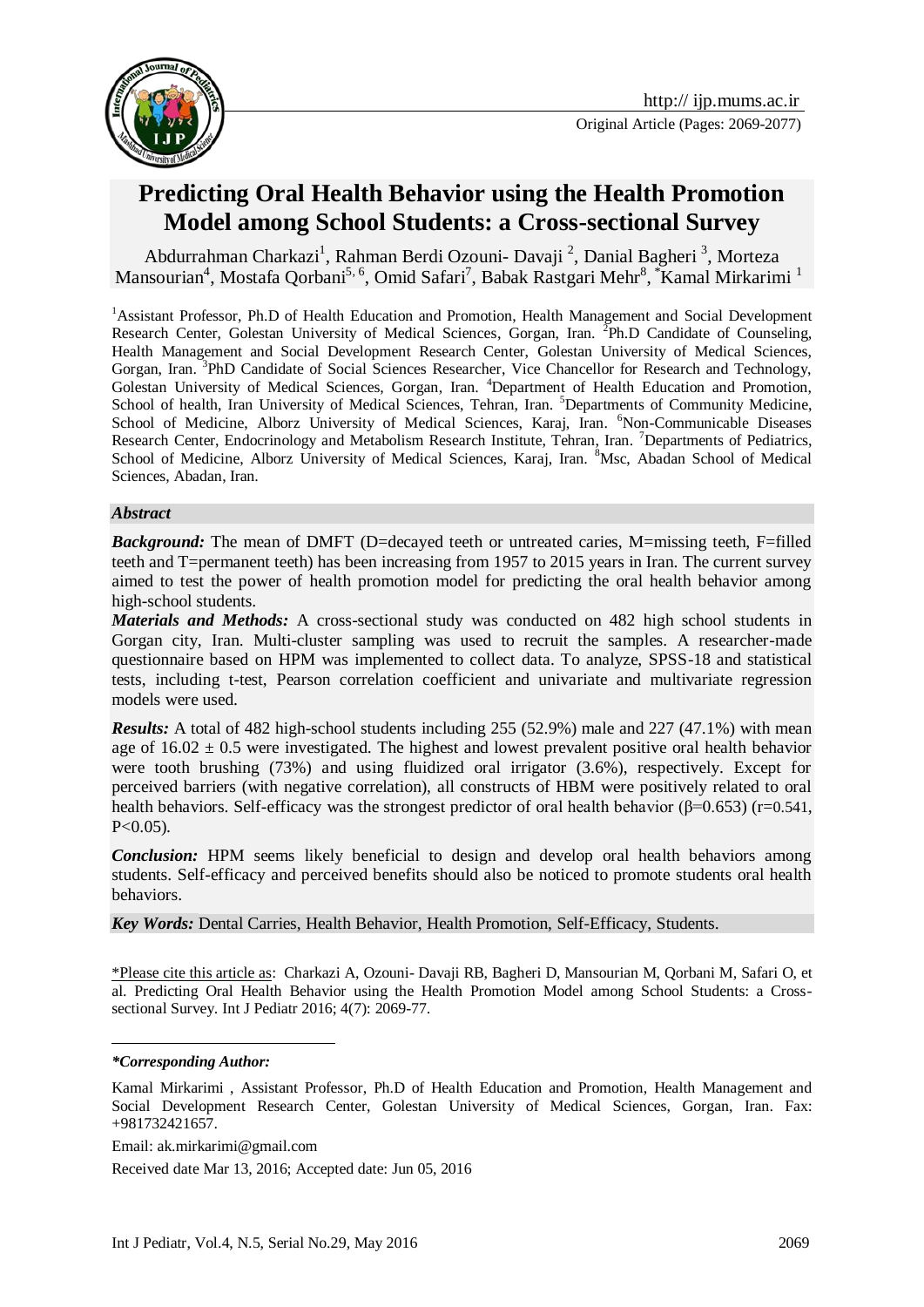## **1- INTRODUCTION**

Oral disease is strongly related to lifestyle. Health promoting lifestyles include infrequent sugars consumption, tooth brushing effectively and regularly and visiting a dentist regularly to prevent and detect oral disease [\(1\)](#page-6-0). Oral health is basically different from healthy teeth that include oral soft tissues, muscles for chewing, the tongue, palate, lips and salivary glands as well as health of the gums [\(2\)](#page-6-1). Good oral health has been a main concern of dental health promotion [\(3\)](#page-6-2). The pattern of oral diseases has globally been changed over the past three decades such that periodontal diseases and dental caries have been reducing among children in the vast majority of developed countries [\(4\)](#page-6-3). The aforementioned changes are likely caused by changing lifestyle, planned and routine self-care programs, oral health services and conducting schoolbased oral health care programs; while, this trend has not been observed in developing countries, and dental caries are especially existed among children [\(4\)](#page-6-3).

Children suffering from poor oral health are 12 times more likely restricted in school-based activity such as absence in school sessions than children with good<br>oral health (5). The findings of oral health [\(5\)](#page-6-4). The findings of epidemiology of dental health status are presented often in the form of filling, missing and decayed teeth in permanent teeth (DMFT) or in milk teeth (dmft)[\(6\)](#page-6-5).

The mean of DMFT (D=decayed teeth or untreated caries, M=missing teeth, F=filled teeth and T=permanent teeth) has been increasing from 1957 to 2015 years in Iran. According to the World Health Organization (WHO) records, DMFT mean was moderate among 12 years old children in Iran in 1993 year [\(7\)](#page-6-6). In overall, 13.8% and 11.5% of 6 and 9 year old children have deciduous and permanent teeth and 50% of 12 years children have approximately faced by caries [\(8\)](#page-7-0).

Oral health is mainly influenced by a complex interaction of many factors that include socio-economic, biological and environmental factors as well as knowledge, attitude, behavior and, in final, availability of health services [\(4\)](#page-6-3).

Health behavior models provide beneficial methods to the providers of oral health care to consider effective client-based behavior. Theories introduce systematic explanations in terms of objective facts [\(9\)](#page-7-1). Then, conducting health behavior models and theories is considerably useful for identifying the determinant factors of oral health behaviors to make useful plans by planners and health care providers, in brief, to achieve effective communitybased interventions.

The Health Promotion Model (HPM) of Pender is one of the most predictive and comprehensive patterns of health promoting behaviors that provides theoretical framework to achieve determinant factors of health promoting behavior. HPM has been regarded as a framework to explain the lifestyle behaviors [\(10\)](#page-7-2). This model also studies other important factors of person behavior including situational effects, interpersonal relation and previous experiences related to the behavior [\(11\)](#page-7-3) that seems likely beneficial to survey oral health behavior. The developed HPM derived from the Social Cognitive Theory (SCT) [\(12\)](#page-7-4) consists of 3 factors that are proposed to impact on health promoting behaviors:

- **a)** people characteristics and experiences,
- **b)** behavior cognitions, and
- **c)** behavioral health outcomes.

This model has been applied in numerous studies predicting physical activity behaviors, use of hearing protection and quality of life in chronic condition [\(13-18\)](#page-7-5). To the best of our knowledge, there are just two studies investigated the oral health behavior using HPM including Morowatisharifabad and Shirazi in Yazd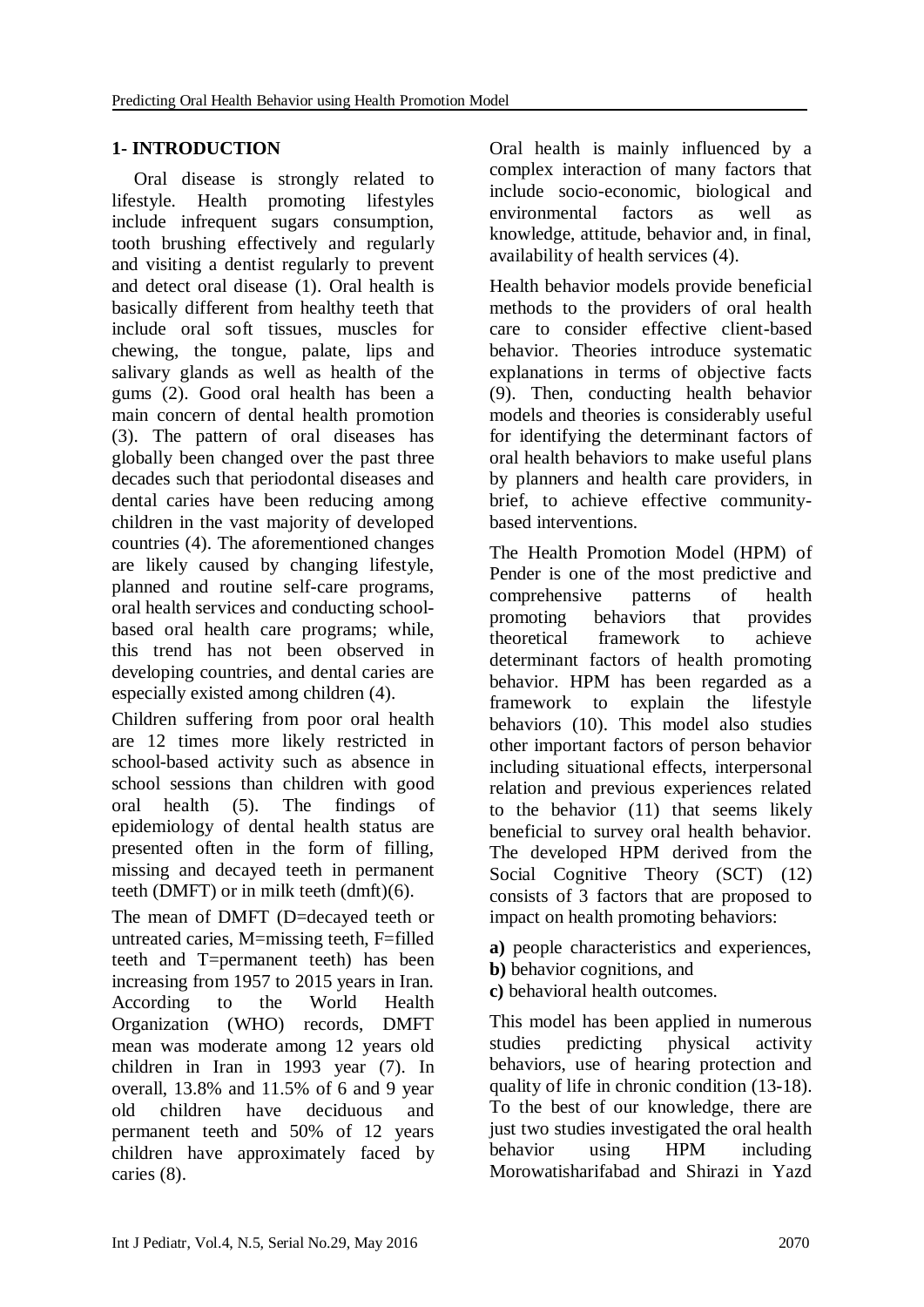city- Iran [\(19\)](#page-7-6) and Vakili in Shahrekord city-Iran  $(4)$ , as the model has not yet been well tested the oral health behavior in the country, so we aimed to explore the determinants factors of oral health behavior using HPM.

## **2- MATERIALS AND METHODS**

### **2-1. Study design and procedure**

A cross-sectional survey was done between October 2015 and December 2015. Samples were selected from all high schools in Gorgan city, North of Iran. The study protocol was approved by Golestan University of Medical Science (IDnumber: 92070991). Students were asked to complete questionnaire under supervision of their teachers. Samples were firstly selected from all existed high schools in the city based on cluster sampling method, and the study high schools were secondly chosen using simple random sampling. Sample size was separately considered for male and female students. Prior to the study, all students were told that the current findings would be confidential. The purpose of the study was explained to subjects; moreover, informed consent was obtained from all participants. Eighteen students did answer questions partially, then they were excluded from the investigations; finally 482 questionnaires were completed returned and analyzed 255 (52.9%) male and 227(47.1 %) female, yielding a response rate of 96.4 %.

## **2-2. Inclusion and exclusion criteria**

The inclusion criteria were consisted of being high-school students and being satisfied to participate in the study. The exclusion criterion was just partial completion of the questionnaire. In total, 482 eligible students were included in the survey.

## **2-3. Sample size**

According to a related study  $(4)$ , d= 1, confidence interval  $95\%$  and  $S = 10$ , 500 samples were considered (250 female and 250 male student). The sample size formula was as follow:

$$
n = \frac{Z_{1-\alpha/2}.P(1-P)}{d^2}
$$

### **2-4. Instrument**

A researcher-made and structured questionnaire was developed and conducted based on the HPM constructs in nine parts:

1) Demographic characteristics, 2) oral health behaviors, 3) perceived benefits, 4) perceived barriers, 5) perceived selfefficacy, 6) activity related affect, 7) interpersonal influences, 8) situational influences, and 9) commitment to an action plan.

All constructs of the model, except for commitment to an action plan, were scored based on 3-point Likert scale (0= not at all, 1= somewhat, 2=completely). Total scores ranged from 0 to 3 that higher scores recommending greater oral health behavior or commitment to an action plan. Commitment to an action plan was also scored as yes or no (yes=1 and no=0).

Our search yielded no associated questionnaires, and then a new one was developed by the current researchers. The face validity of the questionnaire was confirmed by 4 specialists and content validity by 12 specialists. The content validity rate and content validity index were finally assessed. Prior to the survey, a pilot study was executed to examine the eligibility of the questionnaire and also to determine the probable problems with the instrument. The current questionnaire was pilot-tested with 45 students, and this pilot subjects was not included in the final study sample. The questionnaire reliability was tested using internal homogeneity and Cronbach's alpha. The highest and lowest Cronbach's alphas were for perceived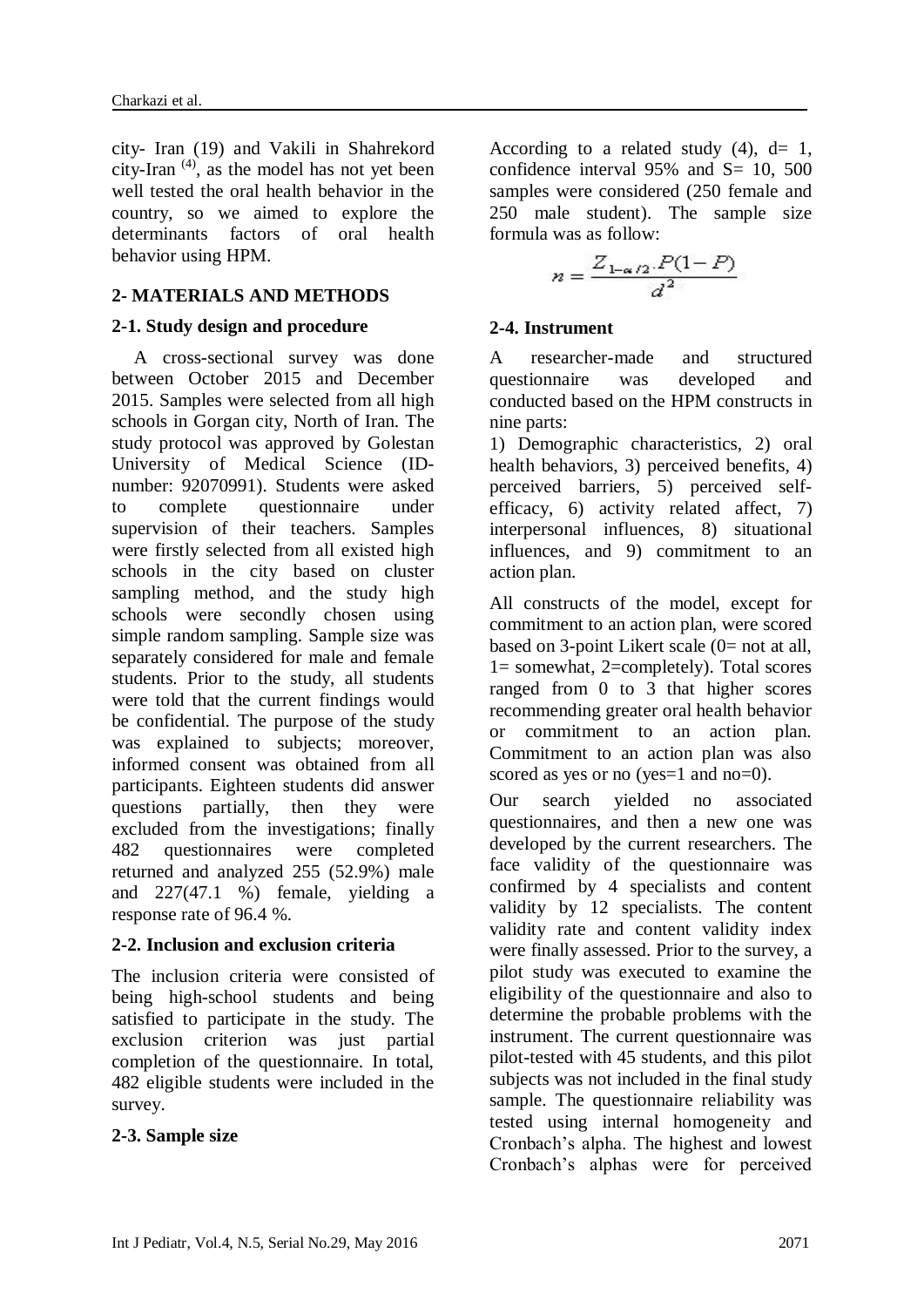benefits (0.88) and situational influences (0.62), respectively. Cronbach's alphas for oral health behavior, interpersonal influences, perceived self-efficacy, activity-related affect, perceived barriers and commitment to a plan of action, were 0.64, 0.68, 0.71, 0.79, 0.78 and 0.85 respectively.

## **2-5. Variable definition**

General characteristics included gender (classified into male and female), father's education and mother's education (categorized into five subscales: illiterate, primary, high school, diploma, academic).

## **2-6. Statistical analyses**

Descriptive analysis was utilized to explain the mean and standard deviation of the demographic characteristics. T-test and One-way ANOVA were conducted to test HPM constructs. A Pearson's correlation coefficient was implemented to reveal associations between oral health behavior and the HPM constructs. To describe the variation in oral health behavior scores based on HPM variables, linear regression analysis was run.

## **3- RESULTS**

In overall, 482 questionnaires were completed and returned. The mean age of students was  $16.02 \pm 0.5$  in total. Male students 255 (52.9%) were more than female samples 227 (47.1%). The demographic characteristics of all students are reported in the (**Table.1**). Subjects who performed oral health behaviors were as follows: checking by a dentist twice a year (5%), tooth brushing (73%), using dental floss (20.6%), and using fluidized oral irrigator (3.6%). The students presented that the following individuals (interpersonal influences) persuade them to do oral health behaviors: fathers (n=138, 47%), mothers (n=211, 61%), teachers (n=93, 29 %), siblings (n=118, 31.8%) and peers (n=32, 11.9%). Furthermore, students pointed that, 27% of their fathers, 43% of their mothers and 36% of their siblings implement oral health behaviors. Pearson's correlation showed that, there were statistically significant positive correlations between oral health behaviors and all Health Promotion Model constructs (**Table.2**).

Perceived benefits  $(r=0.312; P=0.001)$ , perceived self–efficacy (r=0.541; P=0.001), activity–related effects  $(r=0.437; P=0.001)$  and commitment to an action plan  $(r= 0.191; P=0.05)$  were positively associated with oral health behaviors; while, a negative relation was found between oral health behaviors and perceived barriers  $(r= -0.276; P=0.001)$ . Perceived self-efficacy had the highest correlation with oral health behaviors. Univariate and multiple linear regression models were utilized to explain the variation in oral health behavior based on HPM constructs. All constructs of the HPM predicted the oral health behavior of students when they were separately entered in the model. While, after adjustment, four of them, entitled perceived self-efficacy  $(P = 0.001)$ , perceived benefits  $(P = 0.028)$ , perceived barriers ( $P = 0.041$ ) and commitment to a plan of oral health behaviors ( $P = 0.002$ ) were able to significantly predict the student's oral health behaviors (**Table.3**).

T-test revealed significant differences in oral health behaviors, activity–related affects, perceived self–efficacy and perceived benefits as well as barriers by gender (**Table.4**). Significant statistical differences were also found between the oral health behavior with father's education (P=0.026) and mother's education  $(P=0.031)$  conducting one-way ANOVA. Post hoc tests also showed that students with parents educated in high school, diploma and academic education implement oral health behaviors meaningfully higher than those with parents educated in primary education and illiterate (P<0.05).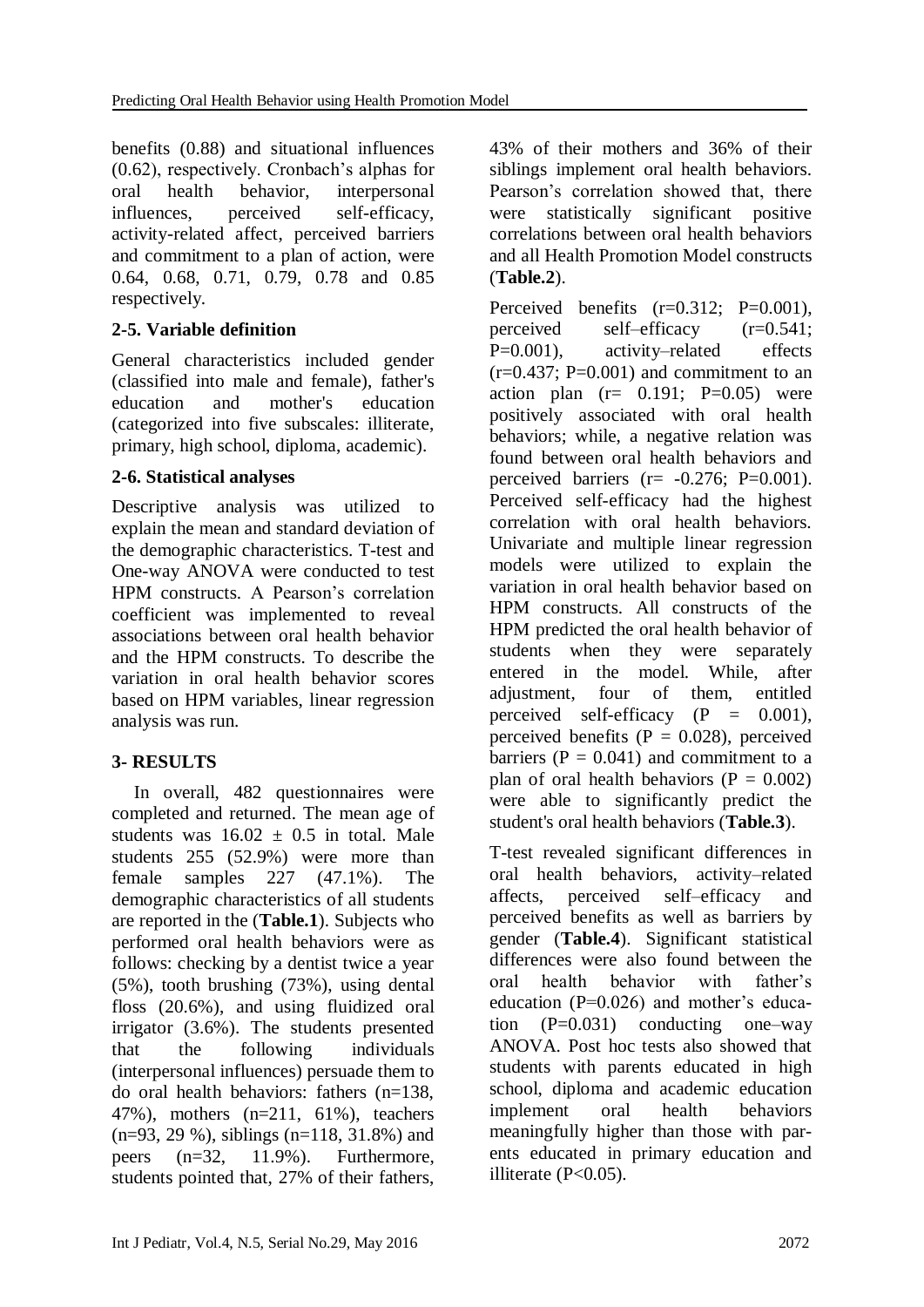| Age (mean and standard deviation) | $16.02 \pm 0.5$ |         |  |
|-----------------------------------|-----------------|---------|--|
| Gender                            | Number          | Percent |  |
| Male                              | 255             | 52.9    |  |
| Female                            | 227             | 47.1    |  |
| Father's education                |                 |         |  |
| Illiterate                        | 26              | 5.4     |  |
| Primary school                    | 137             | 28.4    |  |
| High school                       | 129             | 26.7    |  |
| Diploma                           | 107             | 22.3    |  |
| Academic                          | 83              | 17.2    |  |
| Mother's education                |                 |         |  |
| Illiterate                        | 57              | 11.8    |  |
| Primary school                    | 173             | 36      |  |
| High school                       | 167             | 34.6    |  |
| Diploma                           | 43              | 8.9     |  |
| Academic                          | 42              | 8.7     |  |

 **Table-1**: Demographic characteristics of the students

|                | <b>Table-2:</b> Pearson correlation between HPM constructs and oral health behavior |                      |                      |            |                        |           |            |                         |  |
|----------------|-------------------------------------------------------------------------------------|----------------------|----------------------|------------|------------------------|-----------|------------|-------------------------|--|
|                | Constructs                                                                          | 1                    | 2                    | 3          | $\overline{4}$         | 5         | 6          | $\tau$<br>8             |  |
|                |                                                                                     |                      |                      |            |                        |           |            |                         |  |
| $\mathbf{1}$   | Perceived self-<br>efficacy                                                         |                      |                      |            |                        |           |            |                         |  |
| $\overline{2}$ | Activity-related<br>affect                                                          | $0.437***$           |                      |            |                        |           |            |                         |  |
| 3              | Perceived benefits                                                                  | $0.312***$           | $0.489*$             |            |                        |           |            |                         |  |
| $\overline{4}$ | Perceived barriers                                                                  | $-0.276$ **          | $-0.301$ **          | $-0.271$   |                        |           |            |                         |  |
| 5              | Interpersonal<br>influences                                                         | $0.329$ **           | $0.351$ **           | $0.237***$ | $-0.169$ <sup>**</sup> |           |            |                         |  |
| 6              | Situational<br>influences                                                           | $0.118***$           | 0.077                | $0.181**$  | $-0.004$               | $0.203^*$ |            |                         |  |
| $\overline{7}$ | Commitment to a<br>plan of oral health<br>behaviors                                 | $0.191$ <sup>*</sup> | $0.212$ <sup>*</sup> | $0.241$ ** | $-0.131$ <sup>*</sup>  | 0.163     | 0.096      |                         |  |
| 8              | Oral health<br>behaviors                                                            | $0.541***$           | $0.431$ **           | $0.408**$  | $-0.324$ **            | $0.427**$ | $0.218***$ | $0.3\overline{11}^{**}$ |  |

\* P-value < .05; \*\* P-value < .001.

 **Table-3:** Predicting oral health behavior based on the HPM constructs using adjusted and unadjusted regression model

| <b>Predictors</b>            | Un-standardized (Univariate) |         | Standardized (Multivariate) |         |
|------------------------------|------------------------------|---------|-----------------------------|---------|
|                              | B                            | P-value | B                           | P-value |
| Interpersonal modeling       | 0.23                         | 0.041   | 0.031                       | 0.561   |
| Interpersonal norms          | 0.41                         | 0.044   | 0.082                       | 0.107   |
| Positive affects             | 0.19                         | 0.021   | 0.219                       | 0.087   |
| Negative affects             | 0.21                         | 0.037   | 0.175                       | 0.063   |
| Perceived self-efficacy      | 0.87                         | 0.001   | 0.653                       | 0.001   |
| Situational influences       | 0.53                         | 0.028   | 0.072                       | 0.134   |
| Perceived benefits           | 0.65                         | 0.001   | 0.315                       | 0.028   |
| Perceived barriers           | $-0.36$                      | 0.001   | $-0.226$                    | 0.041   |
| Commitment to a plan of oral | 0.16                         | 0.001   | 0.011                       | 0.002   |
| health behaviors             |                              |         |                             |         |

B= Unadjusted;  $\beta$ = Adjusted.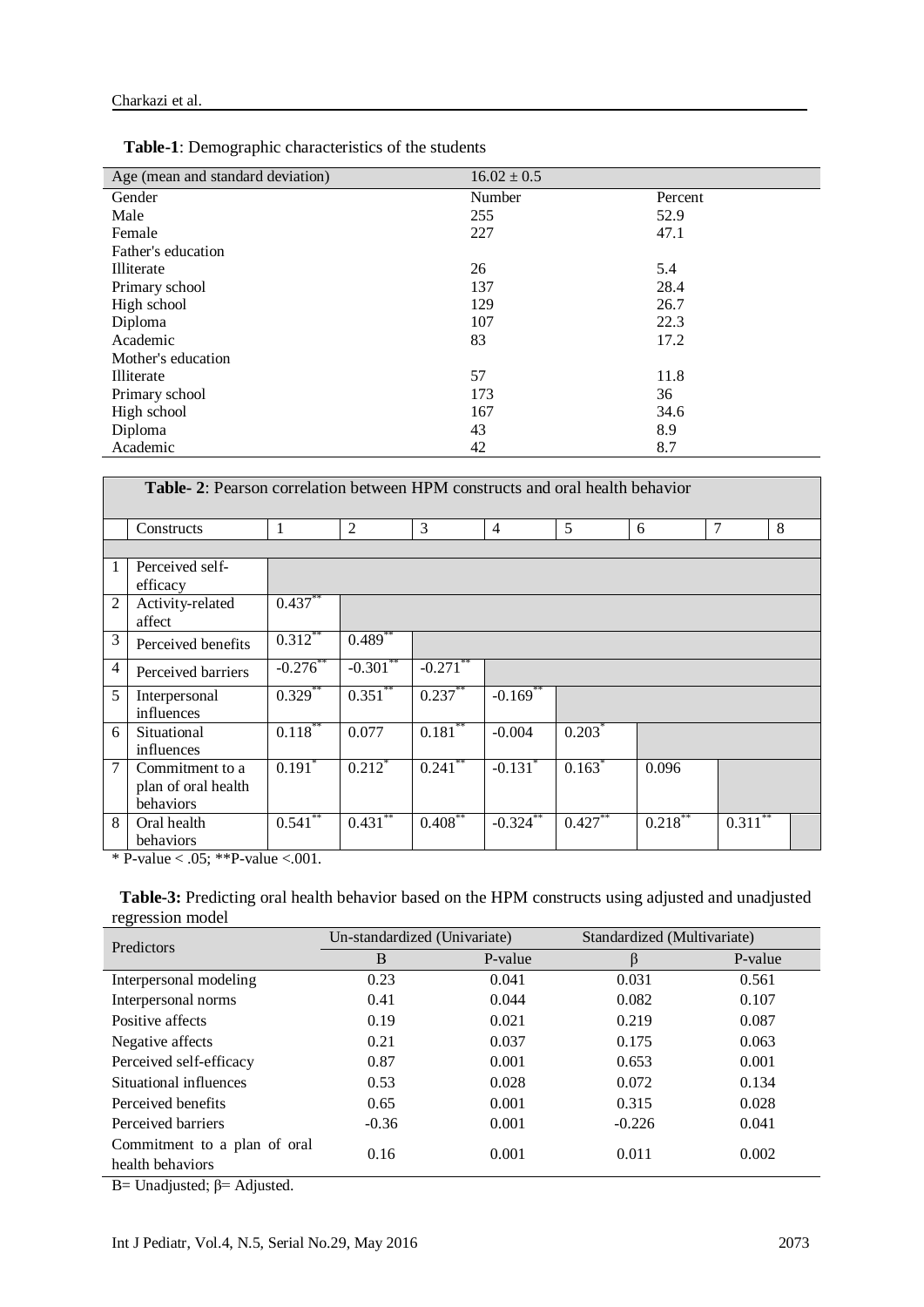| Variables                                    |                           | Male $(n=255)$ | Female $(n=227)$ | P-value |  |
|----------------------------------------------|---------------------------|----------------|------------------|---------|--|
|                                              |                           | Mean $(SD)$    | Mean $(SD)$      |         |  |
| Oral health behavior                         |                           | 13.24(4.9)     | 14.02(4.3)       | 0.003   |  |
| Activity-related affect                      | Positive affects          | 16.34(3.7)     | 17.65(3.5)       | 0.003   |  |
|                                              | Negative affects          | 5.87(3.2)      | 5.01(2.1)        | 0.001   |  |
| Interpersonal influences                     | Interpersonal<br>modeling | 8.23(1.7)      | 8.48(1.5)        | < 0.05  |  |
|                                              | Interpersonal norms       | 12.41(2.6)     | 12.65(2.4)       | < 0.05  |  |
| Perceived self-efficacy                      |                           | 11.08(5.3)     | 11.89(4.8)       | 0.001   |  |
| Perceived benefits                           |                           | 28.32(5.7)     | 29.79(4.7)       | 0.017   |  |
| Perceived barriers                           |                           | 16.31(3.2)     | 14.76(2.8)       | 0.036   |  |
| Situational influences                       |                           | 1.67(0.6)      | 1.77(0.4)        | 0.042   |  |
| Commitment to a plan of oral health behavior |                           | 1.43(0.6)      | 1.49(0.4)        | 0.046   |  |
|                                              |                           |                |                  |         |  |

|  | Table-4: Comparison of HPM constructs and oral health behavior based on gender |  |
|--|--------------------------------------------------------------------------------|--|
|--|--------------------------------------------------------------------------------|--|

SD= Standard Devietion.

### **4- DISCUSSION**

In the current survey we tested the relation of HPM constructs and oral health behaviors. We explored more boys than girls that is not associated with other studies conducted in Iran [\(4,](#page-6-3) [19\)](#page-7-6), although this difference is not so obvious. The vast majority of students brush their teeth regularly (73%). While, the lowest frequency in oral health behaviors was for fluidized oral irrigator (3.6%) and referring to dentist twice a year (5%). In a study conducted in Guangzhou, Southern China [\(20\)](#page-7-7), brushing teeth was twice a day or more (32.7%) and visiting dentists regularly for check-ups was (14.9%) that also was relatively low like our survey.

Then, in addition to tooth brushing, oral health education is strongly required in terms of other educations such as the benefits of visiting dentist or dental floss.

It may likely more beneficial to use the dentist as role model to educate these students. In this investigation, 20.6% of students used dental floss, while in a survey conducted in Shahrekord only 15% of samples used dental floss, in a Swedish [\(21\)](#page-7-8) and a Turkish study [\(22\)](#page-7-9), more than 50% of teenagers and 32.3 % of students did this behavior, respectively. Performance of dental floss in our country is greatly low compared to the developed countries, it might be caused by the fact that people are poorly provided by knowledge and attitude regarding this oral health behavior. As shown in (Table.2), the self-efficacy variable was significantly correlated with all of HPM constructs that is in relevance with other studies [\(17,](#page-7-10) [19,](#page-7-6) [23\)](#page-7-11). It showed in several explorations that self-efficacy is an effective factor to change behavior [\(24-26\)](#page-7-12).

Therefore, education toward oral health behavior by focusing on self-efficacy may be more useful to promote some of current poor behaviors including dental floss or visiting dentists. With regards to the perceived barriers, our result was look exactly like other studies conducted by Vakili et al. [\(4\)](#page-6-3) and Morowatysharifabad et al. [\(19\)](#page-7-6) with these findings that selfefficacy was negatively correlated with perceived barriers.

It noted that students with high selfefficacy can more effectively cope with the problem that named perceived barriers. The predictive power of the HBM regarding oral health behavior was investigated by entering all the constructs of the HBM in the regression model using the backward regression model, separately. The findings revealed that all the HBM constructs had a significant relationship with oral health behavior. In the second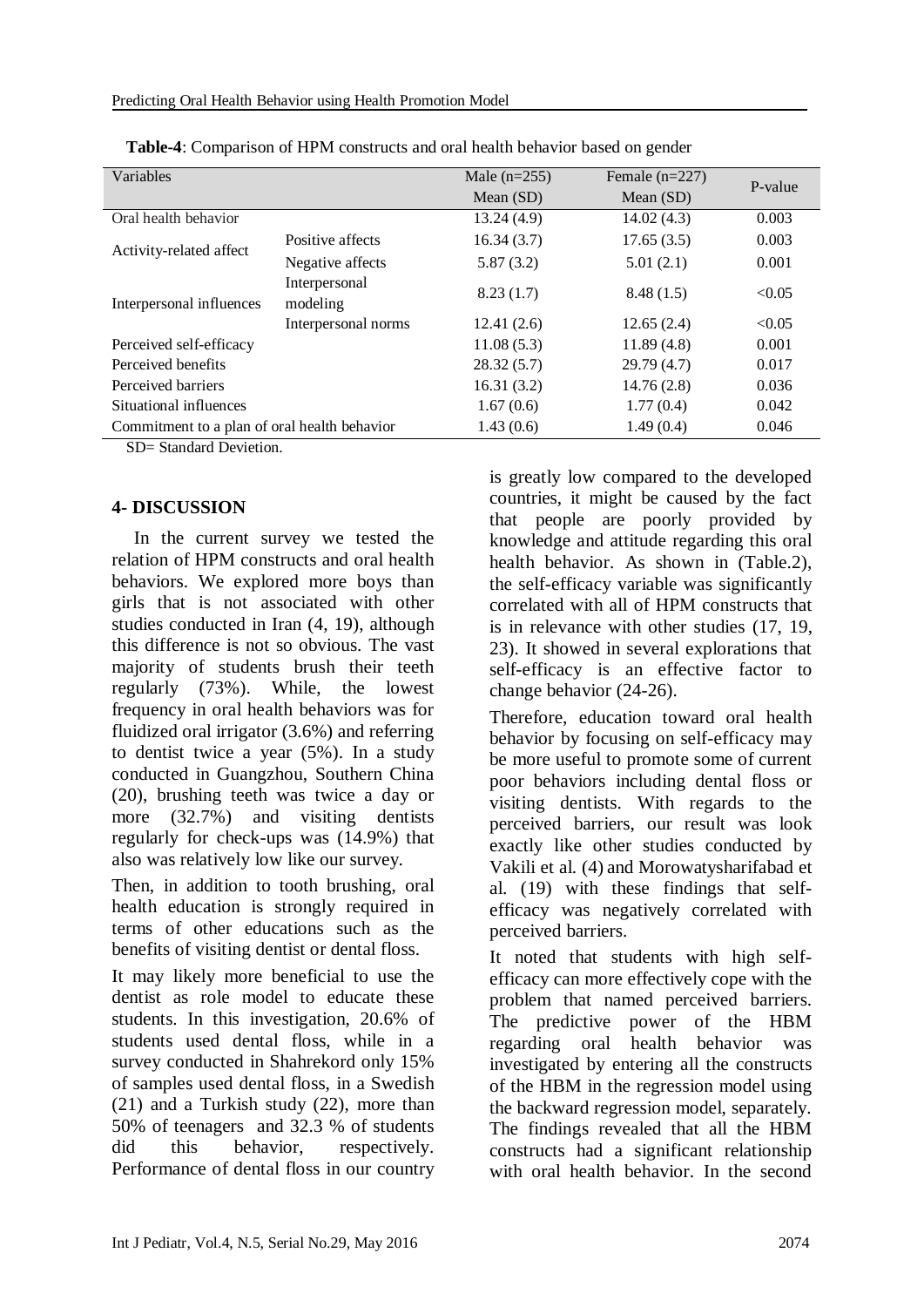step, self-efficacy ( $P = 0.001$ ), perceived benefits ( $P = 0.028$ ), perceived barriers ( $P = 0.028$ )  $= 0.041$ ) and commitment to a plan of oral health behaviors ( $P = 0.002$ ) were able to significantly predict the student's oral health behaviors using an adjusting model. Self-efficacy was the most powerful predictor of oral health behavior ( $\beta$  = 0.653), followed by perceived benefits (β  $= 0.315$ ), perceived barriers ( $\beta = -0.226$ ) and commitment to a plan of oral health behaviors ( $\beta$  = 0.011).

In total, 86% of the studies exploring health promotion model reported the significance of self- efficacy as a leading factor of health promotion [\(11\)](#page-7-3). In the vast majority of studies conducted on health promotion behaviors, self- efficacy is the strongest predictors of intention and behavior [\(11,](#page-7-3) [25,](#page-7-13) [27\)](#page-8-0). The average score of oral health behavior was  $13.72 \pm 4.41$ . In a survey implemented in Iran [\(19\)](#page-7-6), the aforementioned mean score was  $13.05 \pm 1$ 3.67 that female students reported a better performance toward oral health behaviors than the boys, which is in line with the current findings. According to numerous studies, females usually had better performance in the field of oral health care than boys [\(4,](#page-6-3) [19,](#page-7-6) [28,](#page-8-1) [29\)](#page-8-2). Then, it seems likely beneficial to more consider the school-based or community-based education focusing on gender role to enhance the oral health behavior among male students.

### **4-1. Limitations of the study**

Responses accuracy may be likely affected by numerous constructs and consequently many questions that resolved by explaining the aim of the study to the participants.

### **5. CONCLUSION**

The self-efficacy and perceived benefits were the most powerful predictors of oral health behaviors that suggests to design and develop group-specific interventions for students, also education toward benefits of commitment to a regular plan of oral health behavior must be regarded. It is also recommended that the HPM apply as a framework for developing effective oral health interventions in the country.

### **6- CONFLICT OF INTEREST:** None.

### **7- ACKNOWLEDGEMENT**

Authors wish to thank the students who took part in the survey and Golestan University of Medical Science for its financial support.

### **8- REFERENCES**

<span id="page-6-0"></span>1. Al-Ansari J, Honkala E, Honkala S. Oral health knowledge and behavior among male health sciences college students in Kuwait. BMC Oral Health 2003;3(1):2.

<span id="page-6-1"></span>2. Organization WHO. Oral health promotion: an essential element of a healthpromoting school. 2003. Available at: [http://www.who.int/iris/handle/10665/70207.](http://www.who.int/iris/handle/10665/70207)

<span id="page-6-2"></span>3. Sgan-Cohen HD. Oral hygiene improvement: a pragmatic approach based upon risk and motivation levels. BMC Oral Health 2008;8(1):31.

<span id="page-6-3"></span>4. Vakili M, Rahaei Z, Nadrian H, YarMohammadi P. Determinants of oral health behaviors among high school students in Shahrekord, Iran based on Health Promotion Model. American Dental Hygienists Association 2011;85(1):39-48.

<span id="page-6-4"></span>5. Offices UGA. Oral health: dental disease is a chronic problem among lowincome populations. Washington, DC: Report to Congressional Requesters. 2000. Available at: http://www.scielosp.org/scielo.php.

<span id="page-6-5"></span>6. Shooriabi M, Zareyee A, Gilavand A, Mansoori B, Keykhaei Dehdezi B. Investigating DMFT Indicator and its Correlation with the amount of Serum Ferritin and Hemoglobin in Students with Betathalassemia Major in Ahvaz, South West of Iran. International Journal of Pediatrics 2016;4(3):1519-27.

<span id="page-6-6"></span>7. Mahmoodabad SM, Tanekaboni NR. Survey of some related factors to oral health in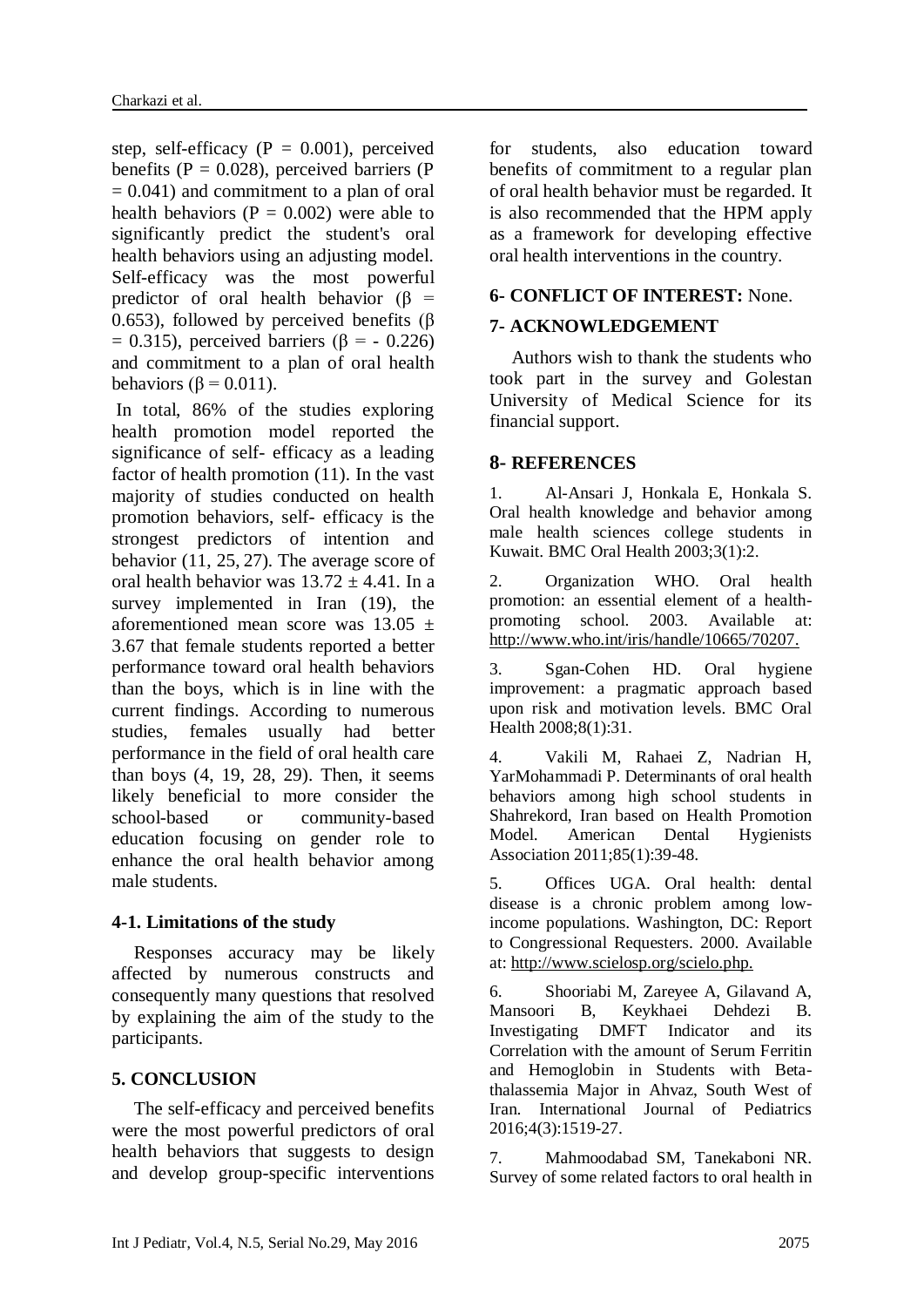high school female students in Yazd, on the basis of health behavior model (HBM). Journal of Birjand university of medical sciences 2008;15(3):40-7.

<span id="page-7-0"></span>8. Pakshir HR. Dental education and dentistry system in Iran. Medical Principles and Practice 2003;12(Suppl. 1):56-60.

<span id="page-7-1"></span>9. Hollister MC, Anema MG. Health behavior models and oral health: a review. American Dental Hygienists Association 2004; 78(3): 6.

<span id="page-7-2"></span>10. Chamberlain B. Health promotion in nursing practice. Clinical Nurse Specialist 2007;21(2):130.

<span id="page-7-3"></span>11. Kamran A, Azadbakht L, Sharifirad G, Mahaki B, Mohebi S. The relationship between blood pressure and the structures of Pender's health promotion model in rural hypertensive patients. Journal of education and health promotion 2015;4(29):1-8.

<span id="page-7-4"></span>12. Pender N, Murdaugh C, Parsons M. The health promotion model. Health promotion in nursing practice 2002;4:59-79.

<span id="page-7-5"></span>13. Taymoori P, Niknami S, Berry T, Ghofranipour F, Kazemnejad A. Application of the health promotion model to predict stages of exercise behaviour in Iranian adolescents. 2009. Available at[:](http://www.who.int/iris/handle/10665/117752)  [http://www.who.int/iris/handle/10665/117752.](http://www.who.int/iris/handle/10665/117752)

14. Kerr MJ, Lusk SL, Ronis DL. Explaining Mexican American workers' hearing protection use with the health promotion model. Nursing research 2002;51(2):100-9.

15. Lusk SL, Ronis DL, Kazanis AS, Eakin BL, Hong O, Raymond DM. Effectiveness of a tailored intervention to increase factory workers' use of hearing protection. Nursing research 2003;52(5):289- 95.

16. Ronis DL, Hong OS, Lusk SL. Comparison of the original and revised structures of the health promotion model in predicting construction workers' use of hearing protection The contents are solely the responsibility of the authors and do not necessarily represent the official views of the NIOSH. 2006. doi: 10.1002/nur.20111.

<span id="page-7-10"></span>17. Wu TY, Pender N. Determinants of physical activity among Taiwanese adolescents: An application of the health promotion model. Research in nursing & health 2002;25(1):25-36.

18. Wu T-Y, Pender N, Noureddine S. Gender differences in the psychosocial and cognitive correlates of physical activity among Taiwanese adolescents: a structural equation modeling approach. International journal of behavioral medicine 2003;10(2):93-105.

<span id="page-7-6"></span>19. Morowatisharifabad M, Shirazi KK. Determinants of oral health behaviors among preuniversity (12th-grade) students in Yazd (Iran): an application of the health promotion model. Family & community health 2006;30(4):342-50.

<span id="page-7-7"></span>20. Qiu RM, Wong MC, Lo EC, Lin HC. Relationship between children's oral healthrelated behaviors and their caregiver's sense of coherence. BMC public health 2013;13(1):239.

<span id="page-7-8"></span>21. Hoerup N, Poomviset N, Prommajan J, Watanapa A. Oral health status and oral health behaviour of urban and rural schoolchildren in Southern Thailand. International Dental Journal 2001;51(2):95- 102.

<span id="page-7-9"></span>22. Peker I, Alkurt MT. Oral health attitudes and behavior among a group of Turkish dental students. European journal of dentistry 2009;3(1):24.

<span id="page-7-11"></span>23. Resnick B. Testing a model of exercise behavior in older adults. Research in nursing & health 2001;24(2):83-92.

<span id="page-7-12"></span>24. Greaney ML, Lees FD, Blissmer BJ, Riebe D, Clark PG. Psychosocial Factors Associated With Physical Activity in Older Adults. Annual Review of Gerontology and Geriatrics 2016;36(1):273-91.

<span id="page-7-13"></span>25. Mirkarimi K, Mostafavi F, Eshghinia S, Vakili MA, Ozouni-Davaji RB, Aryaie M. Effect of Motivational Interviewing on a Weight Loss Program Based on the Protection Motivation Theory. Iranian Red Crescent Medical Journal 2015;17(6): e23492.

26. Brodie DA, Inoue A, Shaw DG. Motivational interviewing to change quality of life for people with chronic heart failure: a